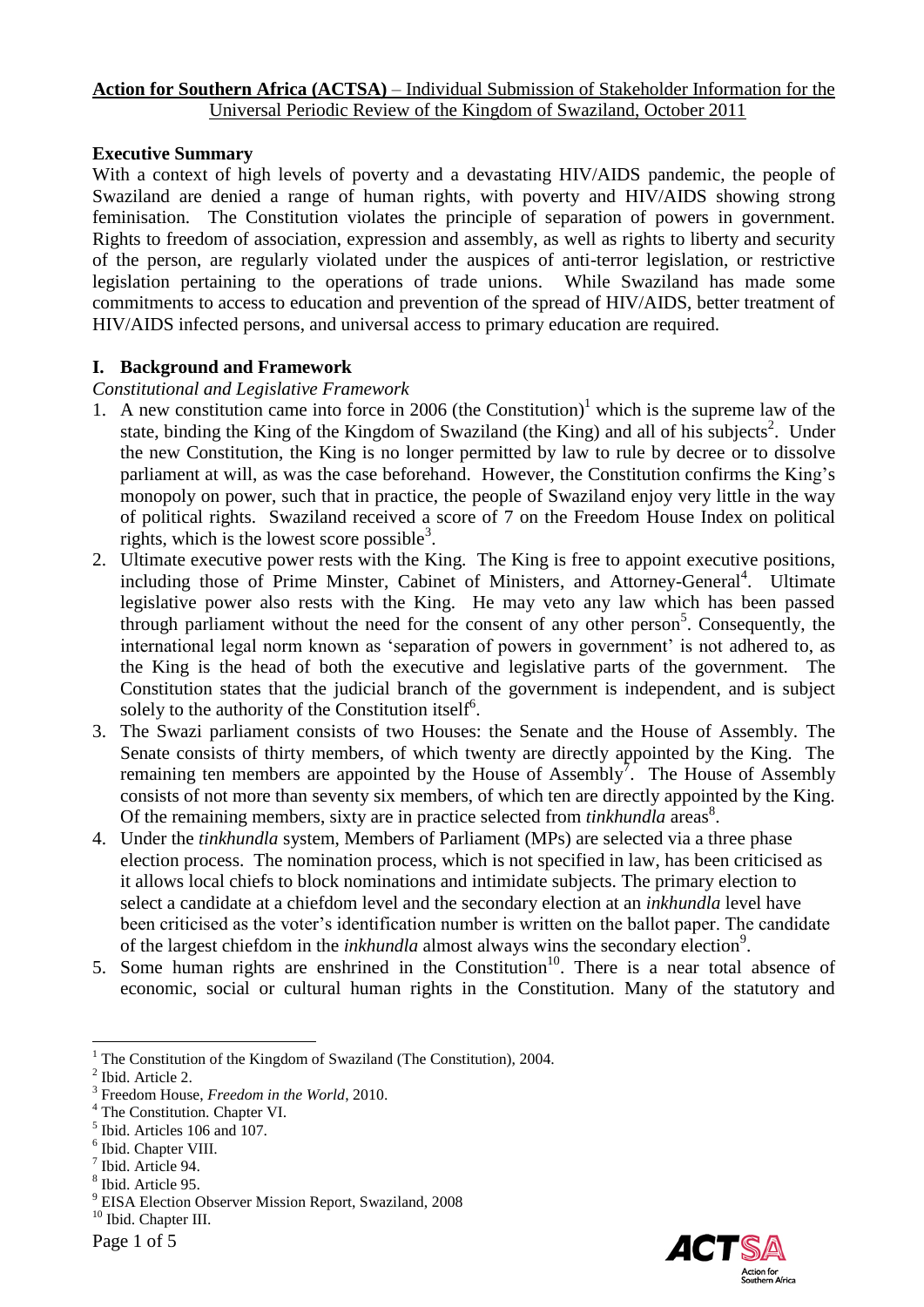customary laws which govern the everyday lives of Swazi people are not in harmony with the human rights protections that the Constitution prescribes.

# **II. Promotion and protection of human rights on the ground**

*Equality and non-discrimination*

- 6. Many women in Swaziland are forced to live as second-class citizens, as both poverty and the ravages of the HIV/AIDS pandemic are strongly feminised. 67% of Swazi citizens living below the poverty line of US\$1.25/day are women<sup>11</sup>. 31% of adult females in Swaziland are HIV positive, compared to 20% of adult males<sup>12</sup>. Violence against women is endemic in Swaziland, with almost a third of women having experienced at least one incidence of sexual violence before the age of eighteen, often at the hands of a husband or boyfriend $^{13}$ .
- 7. The UN Human Rights Committee has stated that both spouses should have "equal rights and responsibilities in the family"<sup>14</sup> in its comments on the International Covenant on Civil and Political Rights  $(ICCPR)^{15}$ , to which Swaziland is party. Swaziland is also party to the Convention on the Elimination of All Forms of Discrimination Against Women (CEDAW)<sup>16</sup>. Article 16 of CEDAW requires states to be proactive with regards to legislation and policy measures with a view to eliminating discrimination against women in matters pertaining to marriage and family life<sup>17</sup>. The laws which govern the daily lives of Swazi women are not up to the standards required by Swaziland"s voluntary commitments under international human rights law.
- 8. Section 16(3) of the Deeds Registry Act, 1968 states that "immovable property... shall not be... registered in the name of a woman married in community of property"<sup>18</sup>. This law encapsulates the traditional concept of "marital power", whereby women are not permitted to conduct legal proceedings without the consent of the husbands. The concept of marital power is inherently discriminatory. Furthermore, "marital power" creates a situation of female-to-male economic dependence, leaving Swazi women lacking empowerment. This dependence leaves many women unable to exit a relationship, even if it is abusive, as the alternative would be destitution. It also makes it more difficult for women to negotiate safe sex, which is of particular importance bearing in mind the omnipresence of the threat of HIV/AIDS infection.
- 9. The law in Swaziland does not offer adequate protections against violence against women and girls, particularly sexual and domestic violence. Domestic violence and marital rape are not specifically criminalised in Swaziland. As customary law marriages involving girls as young as thirteen have been reported, some of which were forced marriages, the law leaves many vulnerable young women defenceless against the sexual advances of men they may have no desire to have a sexual relationship with. Although the Constitution does allow a woman to opt out of "any custom to which she is in conscience opposed," this places an undue burden on the woman, especially when her freedom of choice may be suppressed by family or community pressure, or the threat of violence, ostracism, or destitution. Discriminatory and inadequate laws create a culture of impunity with regards to violence against women and  $girls<sup>19</sup>$ .

### *Freedom of religion or belief, expression, association and peaceful assembly and right to participate in public and political life*

10. An emergency decree passed in 1973 restricted freedom of speech, association and assembly, and banned all political parties and opposition to the absolute monarchy. Although the state of

Page 2 of 5 <sup>19</sup> Amnesty International, *Too late, too little: The Failure of Law Reform for Women in Swaziland*, 2010.



<sup>11</sup> ACTSA, *Briefing Paper: Swaziland*, 2010. p.6.

<sup>12</sup> Ibid. p.16.

<sup>13</sup> Reza et al., *Sexual violence and its health consequences for female children in Swaziland: a cluster survey study*. Lancet **373**, 2009. pp.1966–72.

<sup>14</sup> UN Human Rights Committee (HRC), *CCPR General Comment No. 19: Article 23*. 27 July 1990.

<sup>&</sup>lt;sup>15</sup> International Covenant on Civil and Political Rights, 999 UNTS 171.

<sup>&</sup>lt;sup>16</sup> Convention on the Elimination of All Forms of Discrimination Against Women, 1249 UNTS 13.

<sup>&</sup>lt;sup>17</sup> Ibid. Article 16.

<sup>&</sup>lt;sup>18</sup> Deeds Registry Act, 1968.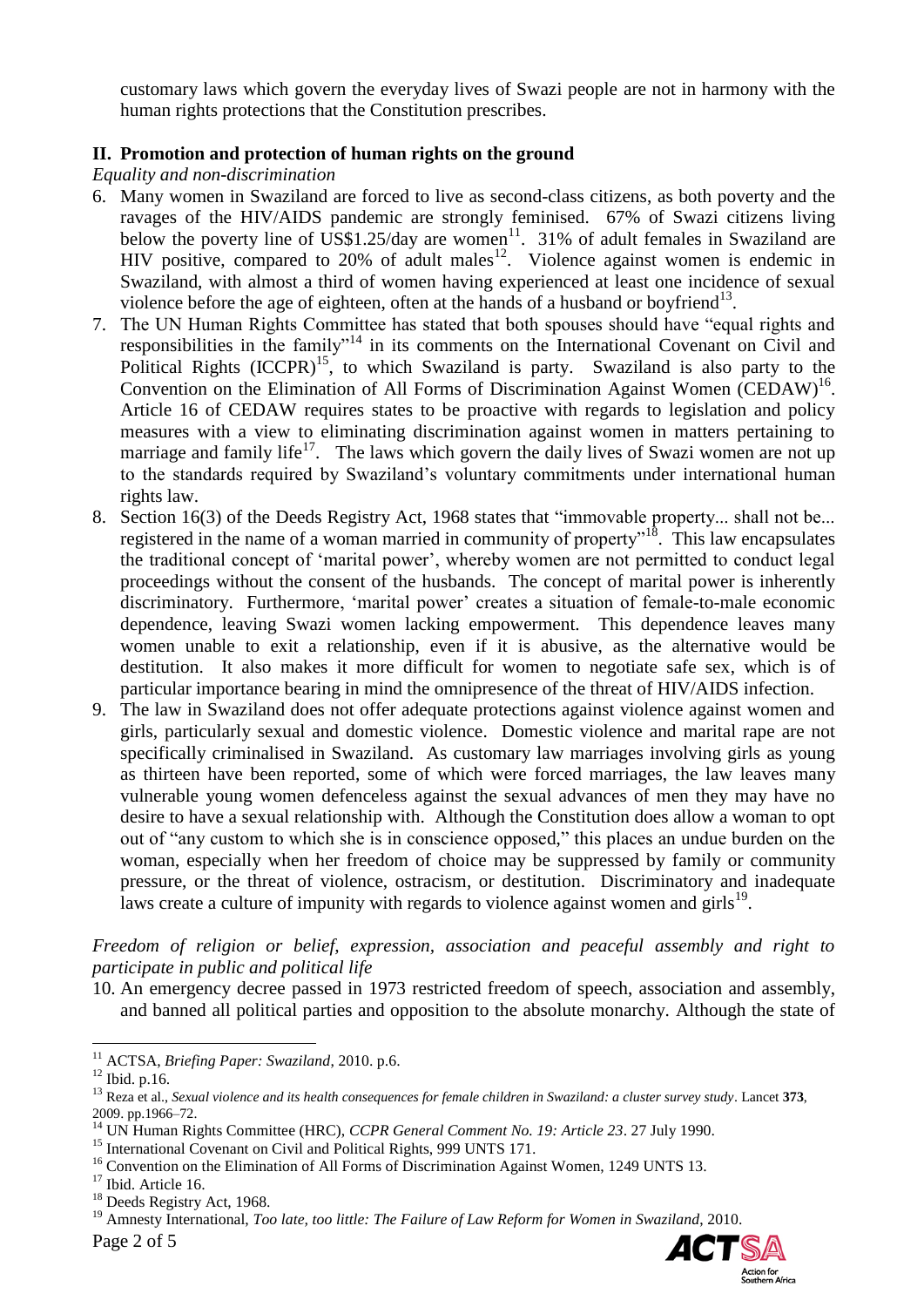emergency has officially been lifted, many of the provisions of the 1973 decree remain in force, *de jure* or *de facto*. Parliamentary elections held in September 2008 were deemed to fall short of international standards<sup>20</sup>; with the banning of political parties only individual candidates could run.

- 11. Trade unions are permitted to exist by Swazi law (65% of the private workforce is unionised); however there are severe restrictions on trade union rights. Unions must represent 50% of employees in a workplace to be automatically recognized. If this quota is not achieved, then recognition depends on the employer. Procedures for announcing a strike can last up to 74 days, and voting procedures on strike action are overly complex. The Industrial Relations Act prohibits protest actions in "essential services", however this list of services exceeds the International Labour Organisation (ILO) definition.<sup>21</sup>
- 12. Trade unions play an important role in the democracy movement and as a consequence have been targeted by police. Trade union leaders, such as Jan Sithole, have repeatedly been arrested<sup>22</sup> and legal trade union activity has been met with heavy-handed police tactics. In March 2008, textile workers rallying for improved wages, housing and working conditions in a legal strike organised by the Swaziland Manufacturing and Allied Workers Union (SMAWU) were met with tear gas, rubber bullets and baton charges and, as a result, over a dozen protesters were injured<sup>23</sup>.
- 13. The Suppression of Terrorism Act, 2008 (STA)<sup>24</sup> allows the prime minister to declare anything or anyone a terrorist entity, due to vague definitions within its provisions. Prosecutions can carry a sentence of up to 25 years imprisonment. Several of the STA provisions threaten the enjoyment of the right to the freedom of expression, which is protected by Article 19 of the ICCPR and Article 9 of the African Charter on Human and Peoples' Rights  $(ACHPR)^{25}$ , to which Swaziland is party. Four political organisations have been proscribed under the STA.
- 14. The proposed Public Services Bill, drafted in 2009, will prevent public officers from holding an office in or being visibly associated with a political formation or organisation. If it is passed into law, the bill will contravene a number of international conventions to which the Kingdom of Swaziland is party, including ILO Convention 87 on Freedom of Association<sup>26</sup>. The vague terminology used in the bill leaves its provisions open to abuse. ACTSA views the Public Services Bill as a continuation of the deployment of legislation as a tool of repression, by building on the restrictions of the  $STA^{27}$ .

# *Right to life, liberty and security of the person*

- 15. Members of political movements proscribed under the STA have often been subject to harassment by the security services. Mario Masuku, the President of PUDEMO, was arrested by the Royal Swazi Police in November 2008 and charged with "giving support to the commission of a terrorist act"<sup>28</sup>. After spending eleven months in prison he was acquitted of all charges on the first day of his trial as the prosecution could produce no evidence<sup>29</sup>. Wandile Dludlu, the president of SWAYOCO, was also arrested under the STA in November 2008 and was subjected to torture and other ill-treatment during his detention<sup>30</sup>.
- 16. Stephen Sipho Jele was arrested in 2010 for wearing a "PUDEMO" t-shirt at Labour Day celebrations and was found dead in his police cell on  $4<sup>th</sup>$  May 2010. The verdict from a



<sup>20</sup> Commonwealth Secretariat, *Swaziland National Elections: Report of the Commonwealth Expert Team*, 2008. pp. 25- 29 in particular.

<sup>&</sup>lt;sup>21</sup> International Trade Union Confederation (ITUC) survey, at:<http://survey.ituc-csi.org/+-Swaziland-+.html>

<sup>22</sup> ACTSA, *Briefing Paper: Swaziland*, 2010. p.12.

<sup>23</sup> ITUC, *Swaziland, the repressive side of an absolute monarchy*, Union View **13**, 2009. p. 9.

 $24$  Suppression of Terrorism Act, 2008.

<sup>25</sup> Amnesty International, *Suppression of Terrorism Act undermines Human Rights in Swaziland*, 2009.

<sup>&</sup>lt;sup>26</sup> ILO Convention No. 87 on Freedom of Association and Protection of the Right to Organise, 1948.

<sup>27</sup> ACTSA, *Swaziland Public Services Bill: a guide*, 2010.

<sup>&</sup>lt;sup>28</sup> Suppression of Terrorism Act, 2008. Section 11(1)(b).

<sup>29</sup> ACTSA, *Briefing Paper: Swaziland*, 2010. p.14.

<sup>30</sup> Amnesty International, *Suppression of Terrorism Act undermines Human Rights in Swaziland*, 2009. p.9.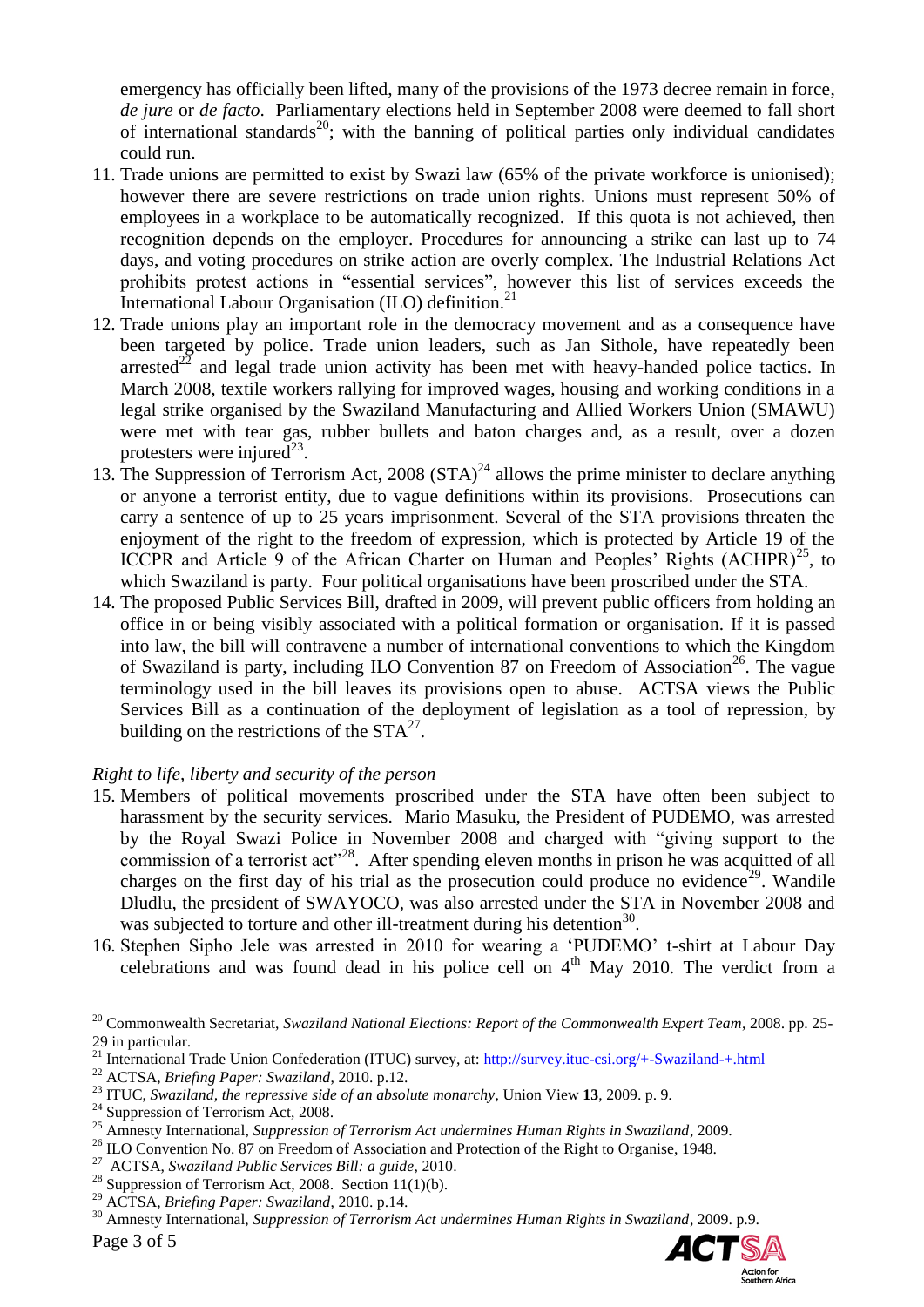government inquest into his death claimed he committed suicide<sup>31</sup>. These findings were inconsistent with those of an independent pathologist"s report and were rejected as fictitious by Jele's family and friends $32$ .

# *Right to Health*

17. At 26%, Swaziland has the highest HIV/AIDS prevalence rate in the world<sup>33</sup> with tuberculosis (TB) being the leading cause of mortality in HIV/AIDS patients<sup>34</sup>. In 1999, the King declared HIV/AIDS a national disaster. Article 60(8) of the Constitution states that "the State shall... take all practical measures to ensure the provision of basic health care services to the population<sup>35</sup>. Poverty and lack of food continue to impede the ability of people living with HIV/AIDS to access services and adhere to treatment. The lack of adequate primary care infrastructure means that people have to travel long distances to access prevention, testing and treatment services, so the cost of transportation proves prohibitive for many. There is still not sufficient, coherent, high-level commitment to primary prevention of HIV/AIDS and dual infection with TB. Traditional medicine is widely practiced and does not always align well with evidence-based HIV/AIDS care<sup>36</sup>.

### *Right to Education*

- 18. Article 29(6) of the Constitution states that "every Swazi child shall within three years of the commencement of this Constitution have the right to free [primary] education... $\cdot$ <sup>37</sup> Article 60(8) states that "the State shall promote free and compulsory basic education for all…" <sup>38</sup>. In 2002, the Government introduced a budget allocation for grants to support education for Orphans and Vulnerable Children (OVCs).
- 19. A limited number of primary age children and OVCs receive free schooling and there is evidence of a lack of infrastructure including teaching staff and physical environments in which to teach. Fee-paying children are charged unreasonable extra "fees" (e.g. "computer fees") and are excluded if they do not pay them. Dropout rates are currently very high<sup>39</sup>.

#### **III.Achievements, best practices, challenges and constraints**

- 20. The 2003 national strategy for the provision of free antiretroviral treatments has seen treatment rates rise to 47,000 by the end of  $2009^{40}$ .
- 21. Swaziland has ratified major international human rights treaties, including the ICCPR and CEDAW, as well as numerous ILO conventions. Limited progress has been made on implementation.
- 22. A Human Rights Commission has been recently established. It remains to be seen whether it will prove to be an independent and effective agency.

# **IV.Capacity-building and technical assistance**

23. Swaziland has received considerable financial assistance and resource augmentation to its recent law reform programme, including from the EU, the UN and the Commonwealth $41$ . Consequently, over one hundred new bills have been drafted and are awaiting passage through



<sup>&</sup>lt;sup>31</sup> The Swazi Observer, *Inquest Report: Sipho Jele killed himself*, 5<sup>th</sup> March 2011. At: [http://www.observer.org.sz/index.php?news=21961](https://pod51007.outlook.com/owa/redir.aspx?C=e63fed2575554d50ae02bc863f7cb4de&URL=http%3a%2f%2fwww.observer.org.sz%2findex.php%3fnews%3d21961)

<sup>32</sup> ACTSA, *Briefing Paper: Swaziland*, 2010. p.15.

 $33$  Ibid. p.3 and 16.

<sup>&</sup>lt;sup>34</sup> Medecins Sans Frontieres, *Fighting a dual epidemic: Treating TB in a high HIV prevalence setting in rural Swaziland*, 2010.

 $35$  The Constitution. Article 60(8).

<sup>36</sup> ACTSA, *Briefing Paper: Swaziland*, 2010. p.15-18.

<sup>&</sup>lt;sup>37</sup> The Constitution. Article 29(6).

 $38$  Ibid. Article 60(8).

<sup>39</sup> Swazi Ministry of Economic Planning and Development, *Swaziland on the Road to Development, 2010*. pp.23-30. <sup>40</sup> ACTSA, *Briefing Paper: Swaziland*, 2010. p.17.

 $41$  Ibid. p.9.